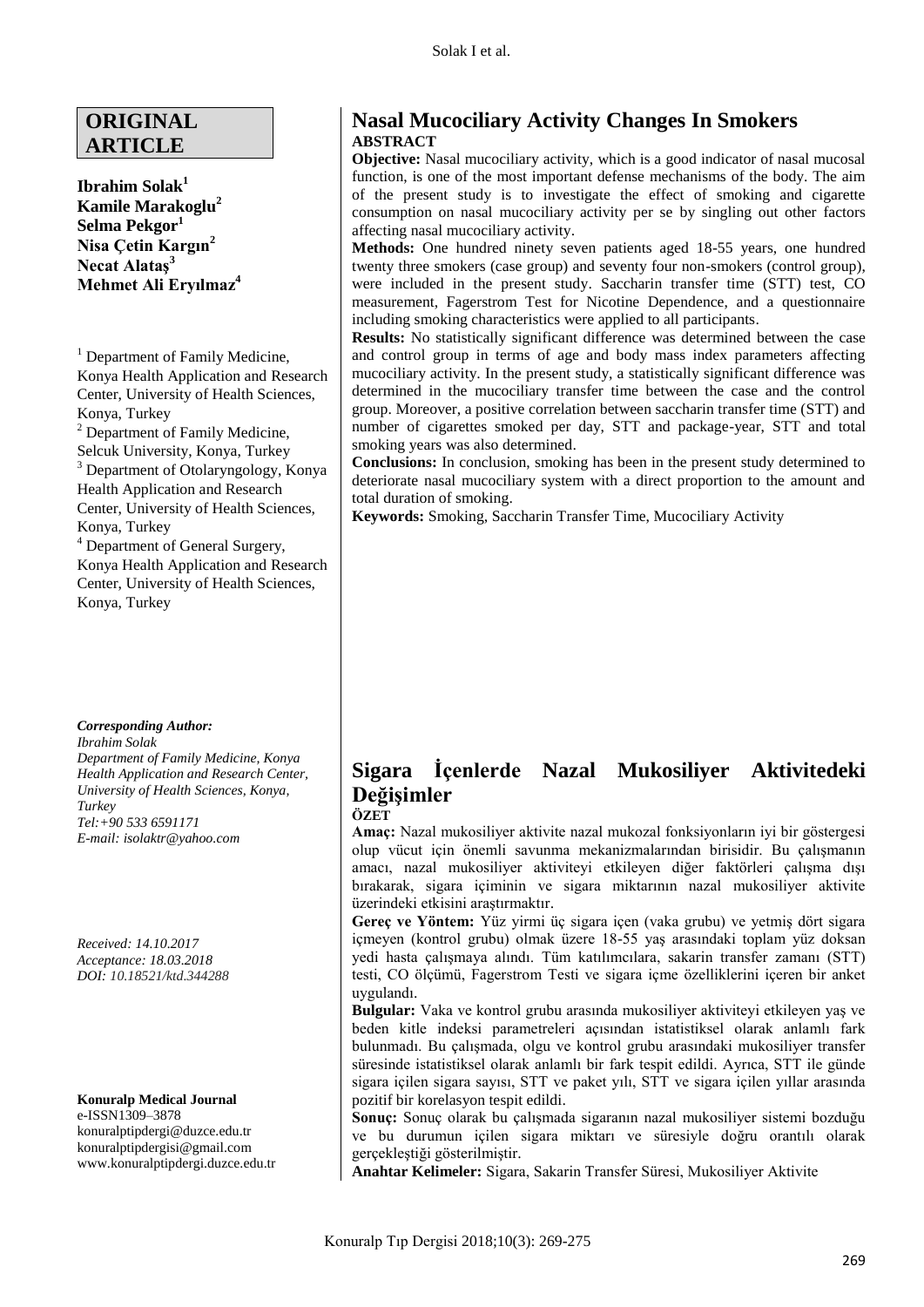## **INTRODUCTION**

Smoking is one of the most important health problems in the world, especially in developing countries like our country. According to the World Health Organization (WHO), around 1.3 billion people smoke in the world and more than five million people die annually from smoking (1,2).

Mucociliary system consists mainly of the ciliated epithelium, the mucus layer, and of glands that produce mucus (3). Ciliated epithelium is present in the nose tip, larynx, terminal bronchial branches, except the posterior oropharyngeal walls in all respiratory tract, paranasal sinuses, the eustachian tube, and in the major part of the middle ear (4).

The nasal mucociliary activity, a primary indicator of the nasal mucosal function, is an important defense mechanism of the body. Mucociliary clearance is the most important defense mechanisms of the nasal respiratory epithelium. Potentially toxic substances are isolated in this mucus layer and distanced from the nasal cavity through the mechatronic cilia movement (5). Mechanical and immunological cleaning of the air inhaled is realized by nasal mucociliary activity.

Various pharmacological agents affect this system besides pathological conditions such as acute or chronic rhinitis or nasal allergies (6, 7). Recurrent otitis media and frequent of upper and lower respiratory tract infection incidence increase due to the structural defects of the cilia such as Kartagener syndrome or immotile cilia, due to diseases leading to changes in mucus consistency such as cystic fibrosis, and due to viral diseases where ciliary activity is spoiled.

Smoking poses a significant risk for respiratory tract diseases such as lung cancer, chronic obstructive pulmonary disease, and upper respiratory tract infection (8).

Inhaled cigarette smoke disrupts the mucociliary clearance, the basic defense mechanism of the upper and lower respiratory tract. Smoke of cigarettes lead to decrease in number and activity of the cilia in the mucociliary clearance (9,  $10$ ).

The adverse effect of cigarettes on nasal mucociliary activity has been suggested in various studies. The aim of the present study is to determine the effect of smoking and the amount of cigarettes smoked per on nasal mucociliary activity.

### **MATERIAL AND METHODS**

The protocol of this study was reviewed and approved by the Ethics Committee of Selcuk University (2016-009). The study was carried out in Selcuk University Family Medicine and Konya Training and Research Hospital Family Medicine polyclinics. One hundred twenty three patients who smoked to work were included in the case group and seventy four non-smokers (participant who has never smoked before) were included in the control group. Upon informing the patients about the study,

informed consent forms compatible with the Helsinki Declaration of World Medical Association were received from each. Age, BMI (Body Mass Index), and housing location of the participants in both groups were compatible. Exclusion criteria were alcohol abuse history,  $\leq 18$  and  $55 > \text{years}$ , Diabetes Mellitus, Rheumatoid Arthritis, Systemic Lupus Erythematosus, nasal and paranasal operation history, and the use of flunisolide, phenylephrine, epinephrine, lidocaine, atropine and antihistamines with an impact on ciliary activity and mucus structure. Furthermore, presence of chronic obstructive pulmonary disease, asthma, bronchiectasis, chronic bronchitis, upper and lower respiratory tract infections within the last two months, pregnancy, nursing mothers, concha bullosa, cystic fibrosis, Kartagener Syndrome, primary ciliary dyskinesia patients, septum deviation, turbinate hypertrophy, allergic rhinitis, atrophic rhinitis, chronic sinusitis, chronic otitis media, nasal discharge, and nasal polyps were the other exclusion criteria (11, 12).

**CO (Carbon monoxide) measurement:**CO measurements were performed in the expiration air by piCO Smokerlyzer Breath CO Monitor Bedfront Scientific England UK device. PiCO Smokerlyzer Breath device measures the level of CO in the expiration air between 0 and 100 ppm. CO level of  $5 \le$  ppm was non-smoking indicator (13).

**Smoking characteristics:** Whereas the Turkish version of the questionnaire proposed by Prochaska et al. (14) and used in the US for the evaluation, ranking, and classification of the stages of change in cessation of smoking and its characteristics was employed for all, Fagerstrom Test for Nicotine Dependence (FTND) (15) was used for the scoring and classification of smoking dependence.

**Saccharin Transit Time test:** Participants of the study were first examined by an Ear Nose Throat (ENT) specialist. Those who were considered eligible underwent saccharin test made by the same ENT specialist. Hereby, they were first asked to clean the secretions in their noses. Tests were made at room temperature (21-24 degrees Celsius) while the patient was sitting straight in the chair. A quarter saccharin tablets  $(\frac{1}{4}$  of 12.5 mg hermesetas) was placed right behind the front end portion of the inferior turbinate in the left nasal cavity with the help of port cotton. A stopwatch was started and the participant was asked to sit still and not to sneeze or sniff, do any eating and drinking actions, and tilt forward until he could feel the taste. Every 30 seconds, the participant was asked whether he/she could feel the taste. The first time when the patient could feel the taste was recorded as mucociliary clearance time.

**Statistical Analyses:** SPSS (Statistical Package for the Social Sciences) 21.0 statistics package program was used to analyze the data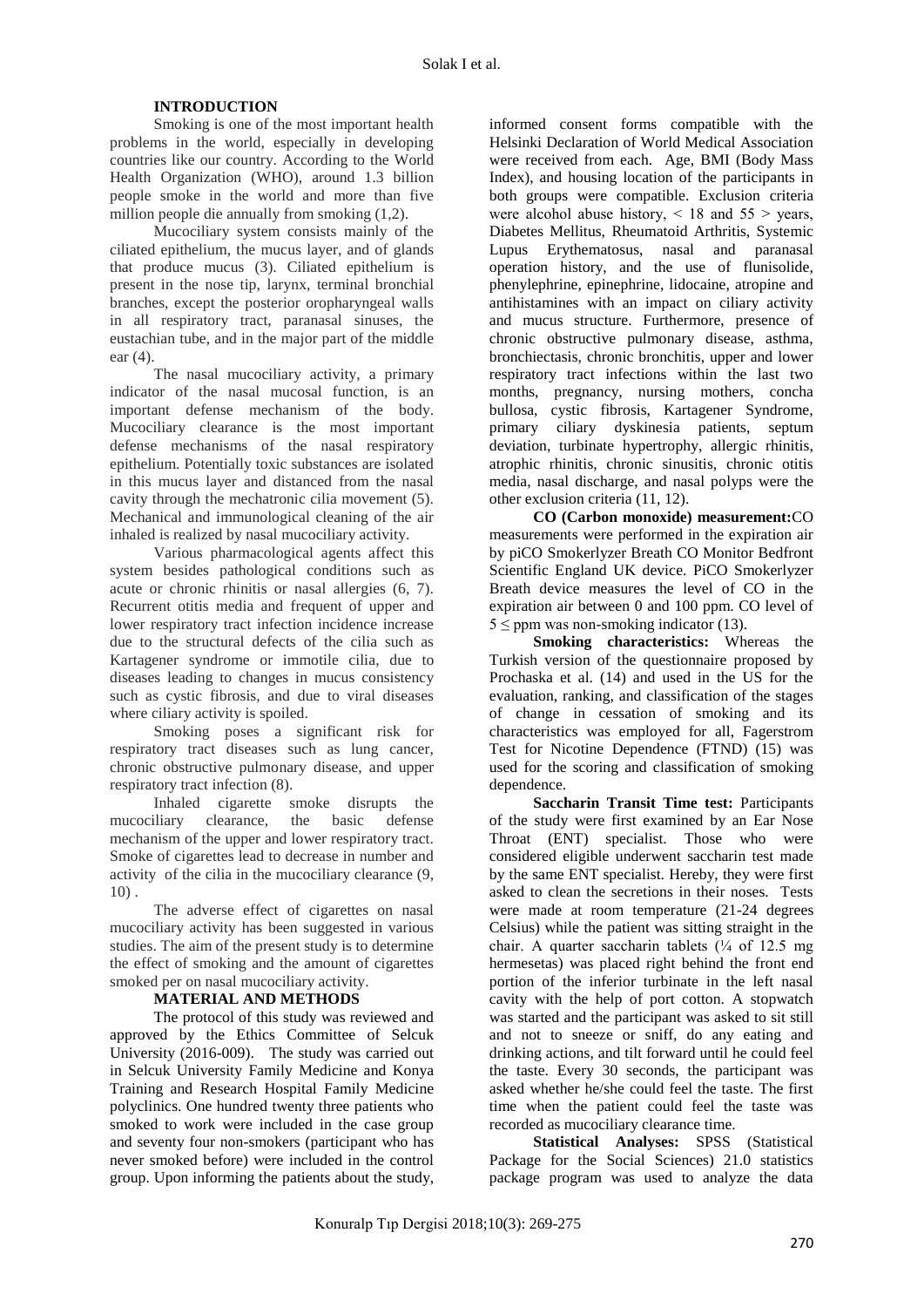obtained using percentages, means, and standard deviations. Chi-square test, ANOVA test, Student-t test, Pearson correlations were conducted between the groups by handing out the frequency distribution of categorical data. A p-value of  $< 0.05$ was considered level for significance.

#### **RESULTS**

The present study has been conducted with 123 smokers in the case group with currently smoking individuals and 74 control group members who have never smoked. The mean age of the 197 participants was 39,75±9,22 years (min:20, max:55, median:40,0), mean BMI 27,84±4,78 kg/m² (min:18,94, max:40,27, median:27,63). Out of the participants 47,2% (n=93) were primary school, 12,7% (n=25) middle school, 18,3% (n=36) high school, 21,8% (n=43) college or university graduates.  $5,1\%$  (n=10) of the participants were living in rural areas and the remaining 94,9%  $(n=187)$  in the city.

The participants of the study were divided into two cohorts as the case (123 smoker) and control (74 non-smoker). Whereas the average age of the participants in the case group was  $40.33 \pm$ 8.94 years, of the control  $38.79 \pm 9.66$  years. There is no statistically significant difference between the smokers and non-smokers regarding the variable of age ( $p = 0.259$ ). Average BMI of the smokers was  $27.34 \pm 4.30$  kg/m<sup>2</sup> and of the non-smokers  $28.68 \pm 1.30$ 5.41 kg/m² without a statistically significant difference between both groups.  $(p = 0.073)$ . Regarding the variable of residence, 94.3% of the cases  $(n = 116)$  are living in the city center and 5.7% ( $n = 7$ ) in rural areas. Out of the control group 95.9% ( $n = 71$ ) are residing in the city center and 4% 1 ( $n = 3$ ) out of the city again without a statistically significant difference between the smokers and non-smokers ( $p = 0.612$ ) (Table 1).

**Table 1.** Demographic characteristics of the studied population

|                       | $(n=74)$                           | Non-smoker<br><b>Mean±SS</b> | Smoker<br>$(n=123)$<br><b>Mean±SS</b> |                                    | t                 | p              |
|-----------------------|------------------------------------|------------------------------|---------------------------------------|------------------------------------|-------------------|----------------|
| Age<br>(years)<br>BMI | $38.79 \pm 9.66$<br>$28.68\pm5.41$ |                              |                                       | $40.33 \pm 8.94$<br>$27.34\pm4.30$ | 1.132<br>$-1.911$ | 0.259<br>0.073 |
| <b>Residence</b>      |                                    |                              |                                       |                                    |                   |                |
| City                  | 71                                 | 95.9                         | 116                                   | 94.3                               | 0.257             | 0.612          |
| Out of<br>city        | 3                                  | 4.1                          | 7                                     | 5.7                                |                   |                |
| <b>Sex</b>            |                                    |                              |                                       |                                    |                   |                |
| Female                | 58                                 | 78.4                         | 23                                    | 18.7                               | 67.968            | < 0.001        |
| Male                  | 16                                 | 21.6                         | 100                                   | 81.3                               |                   |                |
| Total                 | 74                                 | 100.0                        | 123                                   | 100.0                              |                   |                |

Out of the 123 smoking cases  $46.3\%$  (n = 57) had been graduated from primary schools, 13.8% ( $n = 17$ ) from secondary schools, 23.6% ( $n =$ 29) from high schools, and  $16.3\%$  (n = 20) from higher education institutes. Out of the 74 participants in the control group,  $48.6\%$  (n = 36)

had been graduated from primary schools, 10.8% (n  $= 8$ ) middle schools, 9.5% (n  $= 7$ ) high schools, and 31.1% (n = 23) from higher education institutes. The outcomes of the statistical analyses made about graduation revealed a statistically significant difference between smokers and non-smokers ( $p =$ 0.018).

Out of the 123 people in the case group 12.2% ( $n = 15$ ) were housewives, 47.2% ( $n = 58$ ) workers, 13.0% (n = 16) civil servants, 19.56% (n = 24), private sector employees, 8.1% (n = 10) retired. Out of 74 people in the control group 50.0%  $(n = 37)$  were housewives, 8.1%  $(n = 6)$  workers, 36.5% ( $n = 27$ ) civil servants, 1.4% ( $n = 1$ ) private sector employees,  $4.1\%$  (n = 3) retired. In terms of profession there a statistically significant difference between the smoker and non-smokers (p<0.001).

Characteristics of the smokers related to their smoking habits are presented in Table 2. The mean beginning age of smoking is  $15.57 \pm 5.08$ years, the amount of cigarettes per day is  $18.45 \pm$ 8.78. Smokers are smoking throughout a period of  $24.31 \pm 9.66$  years. The average amount of packs consumed per year is  $28.49 \pm 15.68$ . Mean FTND scoring of the smokers is  $6.82 \pm 2.30$ .

**Table 2.** Characteristics of the Smokers

| $(n=123)$       | Mean $\pm SD$    | Med. | Min. | Max. |  |  |  |
|-----------------|------------------|------|------|------|--|--|--|
| <b>Onset of</b> |                  |      |      |      |  |  |  |
| smoking         | $15.57 \pm 5.08$ | 15   |      | 30   |  |  |  |
| (vears)         |                  |      |      |      |  |  |  |
| Cigarettes/day  | $18.45 \pm 8.78$ | 20   |      | 30   |  |  |  |
| Years of        | $24.31\pm9.66$   | 24   | 3    | 48   |  |  |  |
| smoking         |                  |      |      |      |  |  |  |
| Pack/vears      | 28.49±15.68      | 27   | 10   | 110  |  |  |  |
| <b>FTND</b>     | $6.82 \pm 2.30$  | 7    |      | 10   |  |  |  |

Whereas the mean CO level of the smoking group was  $5.82 \pm 3.30$  ppm, of the nonsmoker group. it was 1,56±1,12 ppm revealing a statistically significant difference between the two groups regarding their CO levels  $(p<0.001)$  (Table 3).

Table 3. Comparison of saccharin clearance test time and CO levels between non-smokers and smokers

| Non-smoker<br>$(n=74)$<br>$(Mean \pm SS)$ | Smoker<br>$(n=123)$<br>$(Mean \pm SS)$ | t        | P       |
|-------------------------------------------|----------------------------------------|----------|---------|
| $1.56 \pm 1.12$                           | $5.82 \pm 3.30$                        | 13.103   | < 0.001 |
| $5.34 \pm 3.08$                           | $8.93 \pm 4.24$                        | 6.345    | < 0.001 |
| $5.14 \pm 3.16$<br>$(n=58)$               | $8.47 \pm 3.75(n=23)$                  | $-3.754$ | 0.001   |
| $6.03 \pm 2.73$<br>$(n=16)$               | $9.04\pm4.36(n=100)$                   | $-3.708$ | 0.001   |
|                                           |                                        |          |         |

The mean saccharin test measurement period of the case group participants in our study was  $536.19 \pm 254.81$  seconds and of the control group  $320.43 \pm 184.98$  seconds with a statistically significant difference between smokers and nonsmokers  $(p<0.001)$ . In terms of gender in both male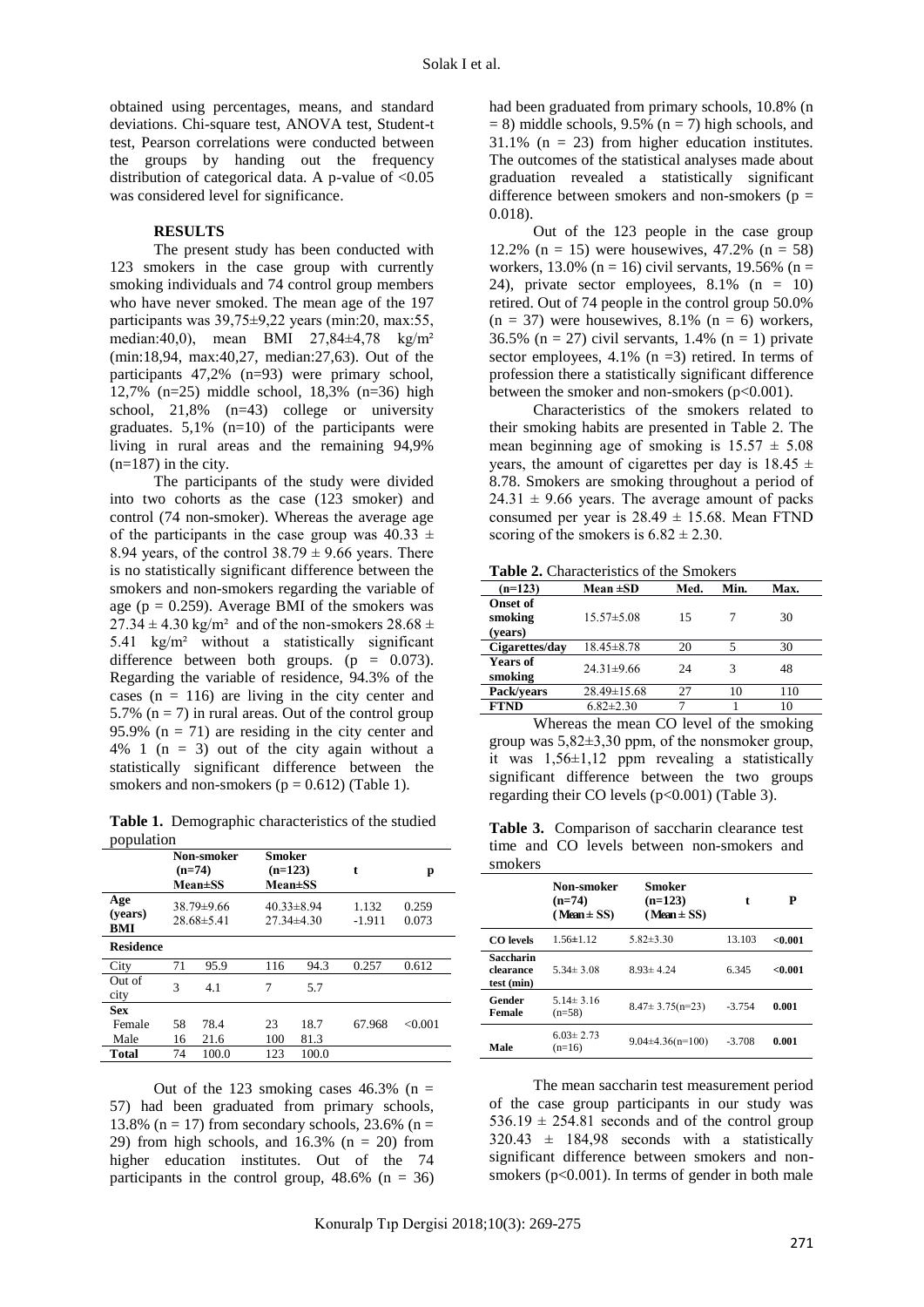and female smokers, the saccharin test measurement time was prolonged revealing a statistically significant difference compared to nonsmokers of the same sex (p=0.001) (Table 3).

Evaluation of Saccharin Test Results According to the Yearly Pack Consumption of Smokers Compared with Non-Smokers was seen in Table 4. Evaluation of Saccharin Test Results According to the Consumption Years of Smokers Compared to Non-Smokers was seen in Table 5. Evaluation of Saccharin Test Results According to the Consumption Years of Smokers Compared to Non-Smokers was seen in Table 6.

**Table 4.** Evaluation of Saccharin Test Results According to the Yearly Pack Consumption of Smokers Compared with Non-Smokers

|                                                     | Non smoker<br>$(n=74)$ | 0-20 Pack/vears<br>$(n=35)$ | 20-40 Pack/vears<br>$(n=65)$ | 40 Pack/vears and $\uparrow$<br>$(n=23)$ | F      | p       |
|-----------------------------------------------------|------------------------|-----------------------------|------------------------------|------------------------------------------|--------|---------|
|                                                     | (Mean $\pm$ SS)        | $(Mean \pm SS)$             | (Mean $\pm$ SS)              | $(Mean \pm SS)$                          |        |         |
| <b>Saccharin</b><br>clearance<br>test time<br>(min) | $5.35 \pm 3.10^a$      | $7.66 \pm 1.99^b$           | $9.50 \pm 3.89$ <sup>c</sup> | $9.26 \pm 6.79$ <sup>d</sup>             | 15.167 | < 0.001 |

*a vs b= p value=0,020, a vs c= p value=0,000*

Evaluation of Saccharin Test Results According to the Daily Cigarette Consumption of Smokers Compared to Non-Smokers was seen in Table 6. Correlation of Saccharine Test Results with Daily Consumption, Package a Year, Fagerstrom Test for Nicotine Dependence Scores, and Total Consumption Period was seen in table 7. Comparison of saccharin test results time according to (a) smokers – nonsmokers, (b) package/year consumption, (c) total years of consumption, (d) daily consumption was seen in Figure 1.

**Table 5.** Evaluation of Saccharin Test Results According to the Consumption Years of Smokers Compared to Non-Smokers

|                                                  | Non smoker<br>$(n=74)$<br>$(Mean \pm SS)$                                          | $0-20$ years<br>$(n=57)$<br>(Mean $\pm$ SS) | $20-40$ years<br>$(n=64)$<br>$(Mean \pm SS)$ | 40 years and $\uparrow$<br>$(n=8)$<br>$(Mean \pm SS)$ |        | p       |
|--------------------------------------------------|------------------------------------------------------------------------------------|---------------------------------------------|----------------------------------------------|-------------------------------------------------------|--------|---------|
| <b>Saccharin</b><br>clearance test<br>time (min) | $5.34 \pm 3.08^{\text{a}}$                                                         | $7.84 \pm 2.16^b$                           | $9.78 \pm 5.46^{\circ}$                      | $10.04 \pm 3.13$ <sup>d</sup>                         | 16.579 | < 0.001 |
|                                                  | $\mathbf{1}$ $\mathbf{1}$ 0.000 $\mathbf{1}$ 0.000 $\mathbf{1}$ $\mathbf{1}$ 0.000 |                                             |                                              |                                                       |        |         |

*a vs b= p value=0,002, a vs c= p value=0,000, a vs d= p value=0,006*

Table 6. Evaluation of Saccharin Test Results According to the Daily Cigarette Consumption of Smokers Compared to Non-Smokers

|                                                  | <b>Non smoker</b><br>$(n=74)$<br>$(Mean \pm SS)$ | 0-20 cigarettes<br>/dav<br>$(n=65)$<br>$(Mean \pm SS)$ | 20-40 cigarettes<br>/day<br>$(n=54)$<br>$(Mean \pm SS)$ | 40 cigarettes /day<br>and $\uparrow$<br>$(n=4)$<br>(Mean $\pm$ SS) |        | p       |
|--------------------------------------------------|--------------------------------------------------|--------------------------------------------------------|---------------------------------------------------------|--------------------------------------------------------------------|--------|---------|
| <b>Saccharin</b><br>clearance test<br>time (min) | $5.34 \pm 3.08^{\text{a}}$                       | $8.71 \pm 2.77^b$                                      | $8.28 \pm 3.63^{\circ}$                                 | $11.02 \pm 7.82$ <sup>d</sup>                                      | 16.120 | < 0.001 |

*a vs b= p value=0,000, a vs c= p value=0,001, a vs d= p value=0,000*

**Table 7.** Correlation of Saccharine Test Results with Daily Consumption, Package a Year, Fagerstrom Test for Nicotine Dependence Scores, and Total Consumption Period

|                                  | Cigarettes/day          |       | <b>FTND</b><br>Pack/vear |       | <b>Years of smoking</b> |       |       |       |
|----------------------------------|-------------------------|-------|--------------------------|-------|-------------------------|-------|-------|-------|
|                                  |                         |       |                          |       |                         |       |       |       |
| Saccharin clearance<br>test time | 0.225<br>0. <i>44</i> J | 0.012 | 0.296                    | 0.001 | 0.088                   | 0.332 | 0.200 | 0.027 |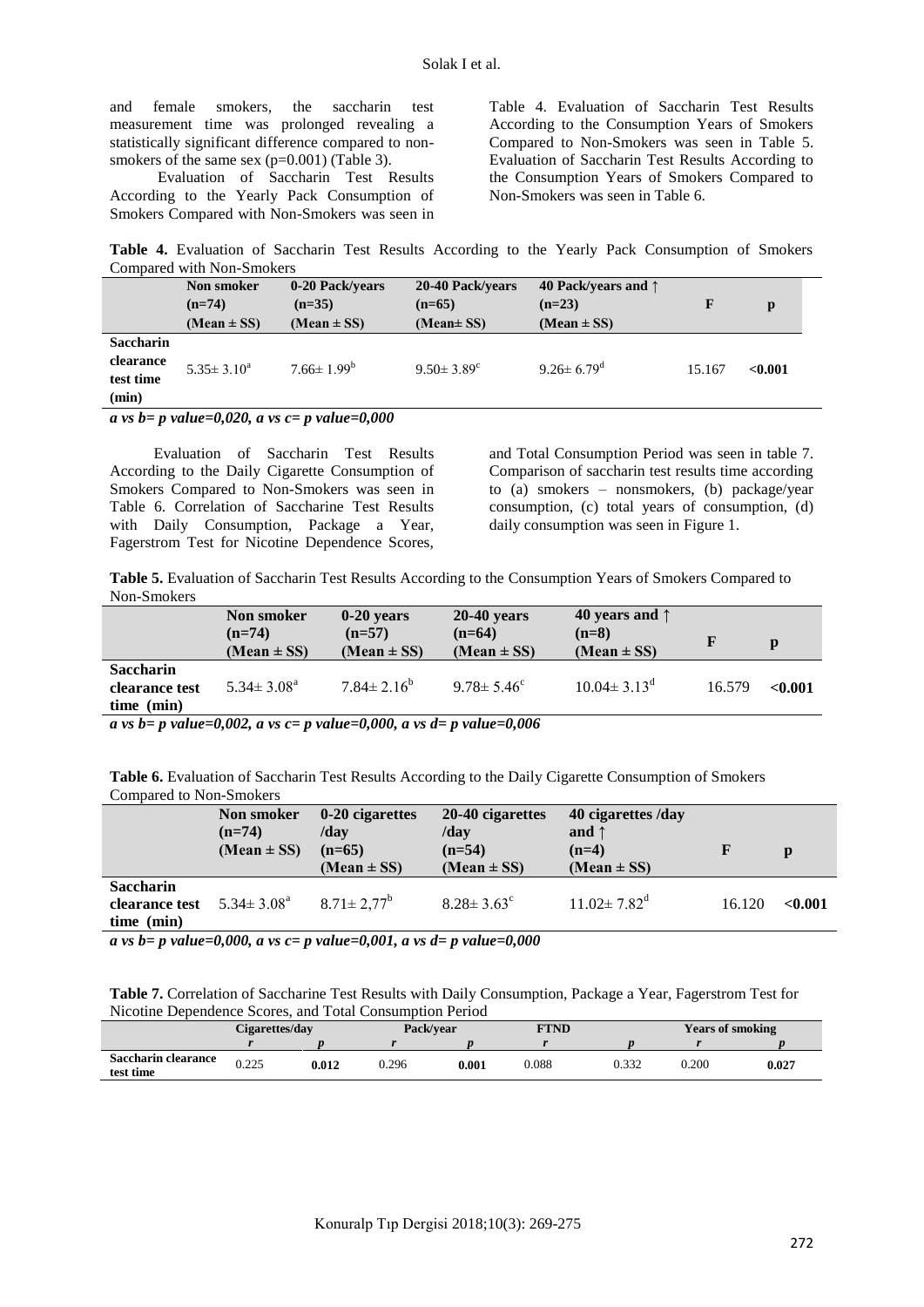

**Figure 1.** Comparison of saccharin test results time according to (a) smokers – nonsmokers, (b) package/year consumption, (c) total years of consumption, (d) daily consumption

#### **DISCUSSION**

Nasal mucociliary clearance is affected by various factors such as age, gender, tobacco, posture, sleep, exercise, environmental factors, and diseases (16). Tobacco consumption, as shown in previous studies, may lead to epithelial damage in the respiratory tract and to deteriorations in the immune system. Tobacco consumption contributes thus to increased susceptibility to infections (17- 19). The aim of the present study was to show the negative impact of smoking on mucociliary clearance in smokers compared to non-smokers using more criteria for exclusion.

Studies on the effect of age o on mucociliary clearance have reported different results different outcomes. Ho et al. (20) evaluated changes in nasal mucociliary clearance with saccharin test. They compared two groups,  $\leq 40$  and  $40 >$  years, and determined prolonged mucociliary clearance time with increasing age. Kao et al. (21) reported that there were no statistically significant differences in nasal mucociliary clearance rate in people aged under and above 60 years old. In our study there was no statistical difference between the mean ages of the case and control groups indicating that there were no age related effects on saccharin transition time (STT).

Tamilselvan K.et al. have reported that patients with a high BMI had longer mucociliary clearance durations (22). In the present study no statistical difference between case and control group was determined with regard to BMI. Thus, in our study the impact of BMI on STT measured was excluded for the members of both groups participating.

Kao et al. have reported in their study that there were no statistically significant differences of mucociliary clearance rate measured in STT between the sexes (21). Likewise, the study of Tamilselvan K. et al. could not determine differences in nasal mucociliary clearance measurements between both sexes (23).

Baby et al. have reported statistically significant increase in STT of smokers compared to non-smokers in their study made in 2014 with 60 participants. They reported a statistically significant increase in STT parallel to prolonged total smoking period (24). Ramos E. M et al. also reported a significant increase in STT in their 2011 study made with a total of 66 patients in Brazil (25). Yadav J. et al. have investigated nasal mucociliary transportation time in 2014 in 150 people in India and determined that compared to nonsmokers, smokers had highly statistically significant prolonged times and in the group, compared to passive smokers, active ones had statistically significant prolonged mucociliary transportation times (11).

Cikojević D et al reported in their 2014 study conducted in Croatia with 176 smokers comparing mucociliary transportation time with old age and extended smoking history to younger age and shorter smoking histories that mucociliary transportation time was significantly slower in the former group (26).

Xavier RF. et al. have reported in their 2013 study conducted 75 participants in Brazil; medium (11-20 cigarettes / day) and heavy smokers (21 cigarettes / day) have longer STT compared with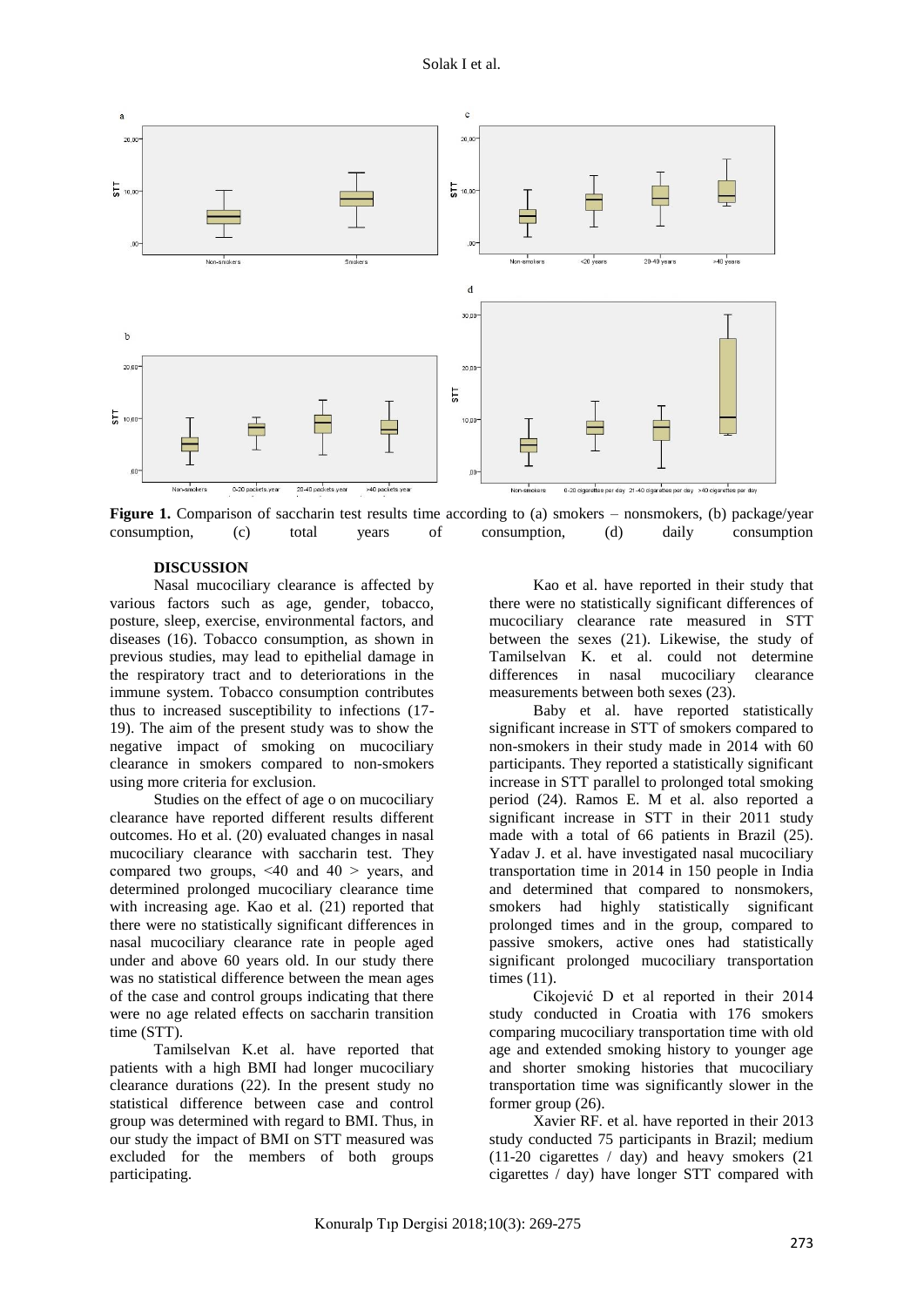light smokers (1-10 cigarettes / day) The same study also reported that there is a positive correlation between STT and the number of cigarettes smoked per day (27).

There are also other studies showing that the amount of cigarettes smoked per day, extends the duration of mucociliary transportation (11, 26).

In the present study, in line with the current literature, there are statistically significant differences between smokers and nonsmokers in terms of STT. A positive correlation was established between STT and the daily consumption of cigarettes, packs a year, smoking years.

Conditions affecting nasal mucociliary clearance such as diseases (inflammatory, infectious and allergic diseases) history of nasal surgery, and use of medications (antihistamines, epinephrine, lidocaine) were the exclusion criteria. As the variables of age, BMI were similar between both groups, the impact of smoking is seen more clearly in the present study investigating the effects of smoking on nasal mucociliary clearance.

In conclusion, the present study has revealed smoking to disrupt nasal mucociliary system showing a direct proportion between total duration of smoking and the amount of cigarettes smoked.

### **REFERENCES**

- 1. World Health Organization. WHO report on the global tobacco epidemic 2013 [Updated 2013; cited 2014 Oct 30]. Available from: http://www.who.int/tobacco/ global\_report/2013/en/
- 2. Sonmez CI, Baser DA, Aydogan S. Evaluation of Knowledge, Attitudes, Behaviors and Frequency of Smoking among Medical Students of Duzce University. Konuralp Tip Dergisi. 2017;9(2):160-6.
- 3. Czaja JM, McCaffrey TV. The correlation between ciliary ultrastructure and ciliary beat frequency in experimental chronic sinusitis. American journal of rhinology. 1998;12(5):317-23.
- 4. Ballenger JJ SJ. Otorhinolarynhology Head and Neck Surgery. 15 ed1996 1996.
- 5. Deitmer T. Physiology and pathology of the mucociliary system. Special regards to mucociliary transport in malignant lesions of the human larynx. Advances in oto-rhino-laryngology. 1989;43:1-136.
- 6. Sakakura Y, Ukai K, Majima Y, et al. Nasal mucociliary clearance under various conditions. Acta otolaryngologica. 1983;96(1-2):167-73.
- 7. Alberty J, Stoll W. The effect of antiallergic intranasal formulations on ciliary beat frequency of human nasal epithelium in vitro. Allergy. 1998;53(10):986-9.
- 8. de Marco R, Accordini S, Marcon A, et al. Risk factors for chronic obstructive pulmonary disease in a European cohort of young adults. American journal of respiratory and critical care medicine. 2011;183(7):891-7.
- 9. Agius AM, Wake M, Pahor AL, et al. Smoking and middle ear ciliary beat frequency in otitis media with effusion. Acta oto-laryngologica. 1995;115(1):44-9.
- 10.Cohen NA, Zhang S, Sharp DB, et al. Cigarette smoke condensate inhibits transepithelial chloride transport and ciliary beat frequency. The Laryngoscope. 2009;119(11):2269-74.
- 11.Jyoti Yadav GK, Rupender K Ranga. Passive smoking affects nasal mucociliary clearance. Journal, Indian Academy of Clinical Medicine April-June,2014;15 (2):96-9.
- 12.Rodrigues FM, Ramos D, Xavier RF, et al. Nasal and systemic inflammatory profile after short term smoking cessation. Respiratory medicine. 2014;108(7):999-1006.
- 13. Al-Sheyab N, Kheirallah KA, Mangnall LJ, et al. Agreement between exhaled breath carbon monoxide threshold levels and self-reported cigarette smoking in a sample of male adolescents in Jordan. International journal of environmental research and public health. 2015;12(1):841-54.
- 14. Prochaska JO, Goldstein MG. Process of smoking cessation. Implications for clinicians. Clinics in chest medicine. 1991;12(4):727-35.
- 15. Fagerstrom KO, Heatherton TF, Kozlowski LT. Nicotine addiction and its assessment. Ear, nose, & throat journal. 1990;69(11):763-5.
- 16. Houtmeyers E, Gosselink R, Gayan-Ramirez G, et al. Regulation of mucociliary clearance in health and disease. The European respiratory journal. 1999;13(5):1177-88.
- 17. Foster WM, Langenback EG, Bergofsky EH. Disassociation in the mucociliary function of central and peripheral airways of asymptomatic smokers. The American review of respiratory disease. 1985;132(3):633- 9.
- 18. Almirall J, Gonzalez CA, Balanzo X, et al. Proportion of community-acquired pneumonia cases attributable to tobacco smoking. Chest. 1999;116(2):375-9.
- 19. Ozlu T, Cay M, Akbulut A, et al. The facilitating effect of cigarette smoke on the colonization of instilled bacteria into the tracheal lumen in rats and the improving influence of supplementary vitamin E on this process. Respirology. 1999;4(3):245-8.
- 20. Ho JC, Chan KN, Hu WH, et al. The effect of aging on nasal mucociliary clearance, beat frequency, and ultrastructure of respiratory cilia. American journal of respiratory and critical care medicine. 2001;163(4):983-8.